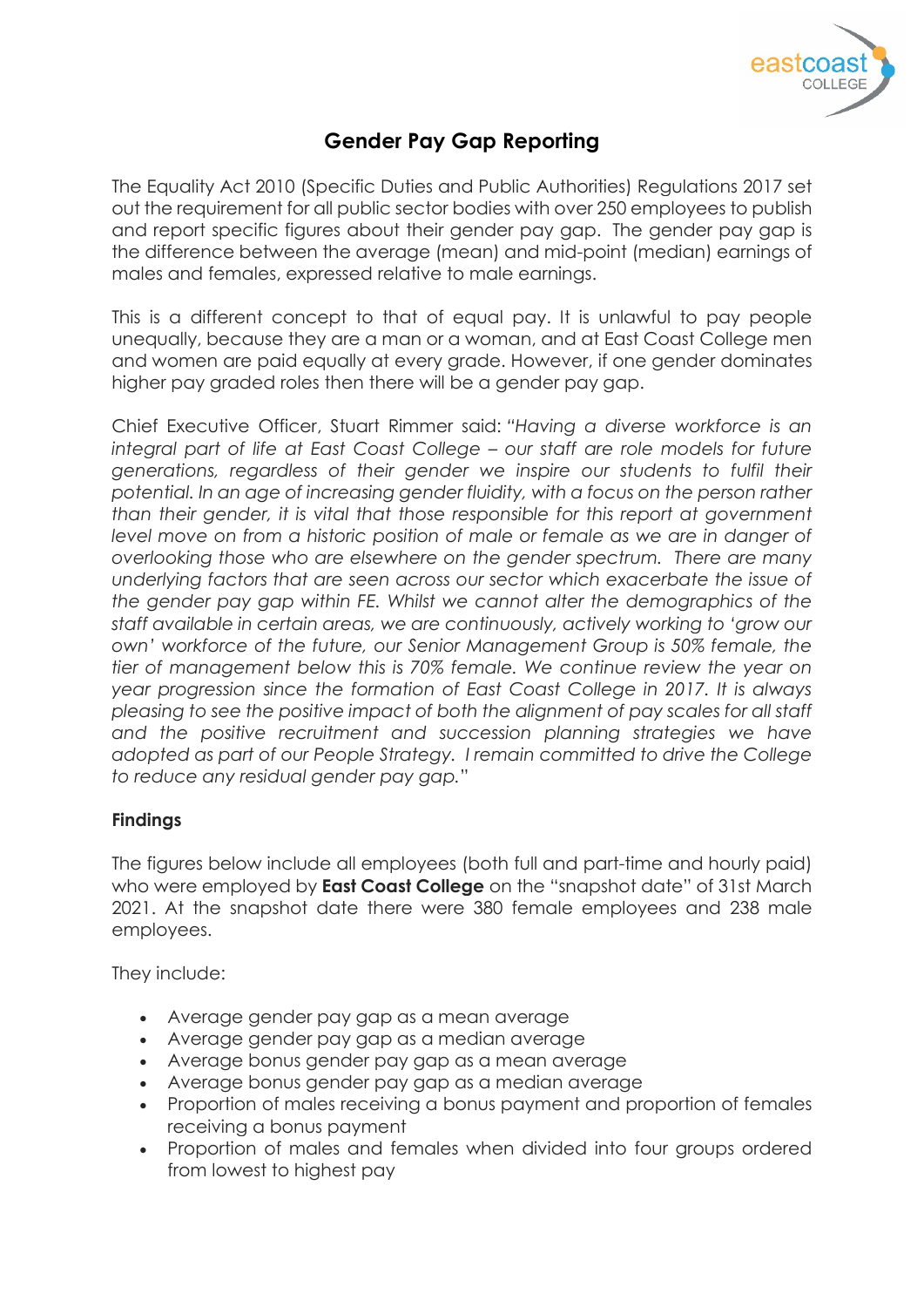

# **Measure 1: Mean (average) gender pay gap**

This measure is the difference between the mean hourly rates of pay for male and female full pay relevant employees

Average gender pay gap as a mean average = **14.56% (11.2% in 2021)**

Mean male hourly pay = **£15.59**

Mean female hourly pay = **£13.32**

# **Measure 2: Median (mid-point) gender pay gap**

This is the difference between the median hourly rate of pay of male and female full-pay relevant employees

Average gender pay gap as a median average = **25.51% (22.15% in 2021)**

Median male hourly pay = **£15.80**

Median female hourly pay = **£11.77**

# **Measure 3: Mean (average) bonus gap**

This is the difference between the mean bonus paid to male relevant employees and that paid to female relevant employees

Average bonus gender pay gap as a mean average = 0% \*no bonus gap to report

# **Measure 4: Median (mid-point) bonus gap**

This is the difference between the median bonus paid to male relevant employees and that paid to female relevant employees

Average bonus gender pay gap as a median average = 0% \*no bonus gap to report

#### **Measure 5: Bonus proportions**

The proportions of male and female relevant employees who were paid bonus pay during the relevant period

Proportion of males receiving a bonus payment = 0% \*no bonus gap to report

Proportion of females receiving a bonus payment = 0%\*no bonus gap to report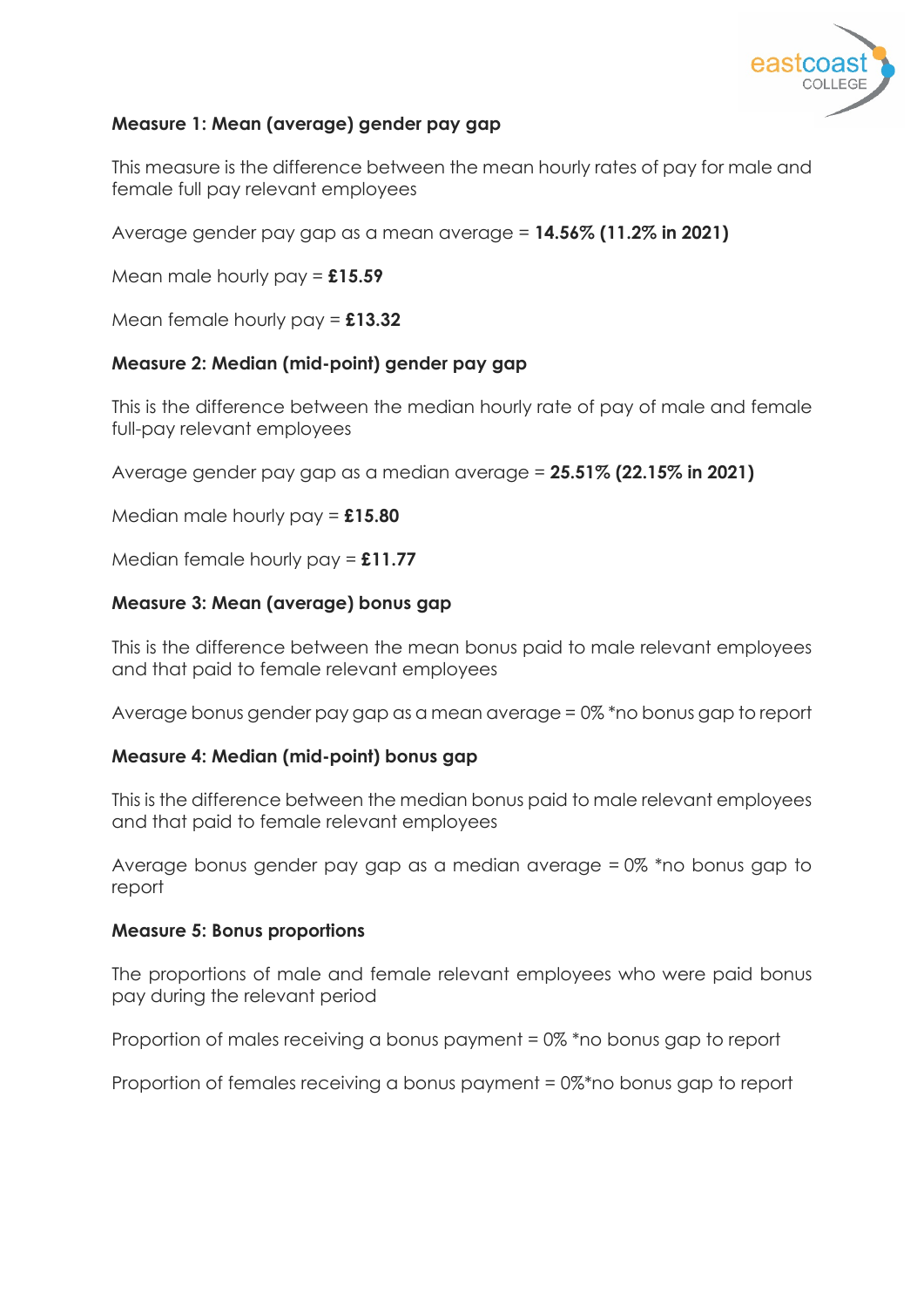

# **Measure 6: Quartile Pay Bands**

The proportion of male and female full-pay relevant employees in the Lower, Lower Middle, Upper Middle, and Upper pay bands.

# **Gender pay reporting is not a review of equal pay for equal work, it instead compares hourly rates of pay and any bonuses staff may receive by gender, seeking to expose any imbalance.**

|                                                    | 2021   |      | 2020   |      | 2019   |      | 2018   |      |
|----------------------------------------------------|--------|------|--------|------|--------|------|--------|------|
| Quartile                                           | Female | Male | Female | Male | Female | Male | Female | Male |
| Upper<br>Pay<br>Quartile<br>$(75% -$<br>100%)      | 45%    | 55%  | 48%    | 52%  | 50%    | 50%  | 42%    | 58%  |
| Upper<br>Middle<br>Pay<br>Quartile<br>(50%<br>75%) | 60%    | 40%  | 57%    | 43%  | 57%    | 43%  | 65%    | 35%  |
| Lower<br>Middle<br>Pay<br>Quartile<br>(25%<br>50%) | 74%    | 26%  | 76%    | 24%  | 74%    | 26%  | 75%    | 25%  |
| Lower Pay<br>Quartile<br>(0% - 25%)                | 68%    | 32%  | 69%    | 31%  | 65%    | 35%  | 80%    | 20%  |

Through the work already undertaken it is pleasing to see that the College Gender pay gap remains below the average UK gender pay gap across all employers published for 2020 which sits at 15.4%.

The College has carefully analysed the results, and some conclusions can be drawn about why the pay gap exists. The analysis and findings will allow the College to develop appropriate positive action interventions in order to close the gender pay gap in future years.

# **What has East Coast College done to address the Gender Pay Gap**

- Flexible Working across the college is heavily utilised, and supported by senior staff in order to ensure that staff with caring responsibilities are supported and to encourage a good work life balance
- Advertising senior roles with a preference stated for female candidates
- Increased the pay band for our Co-Educators who are predominantly female